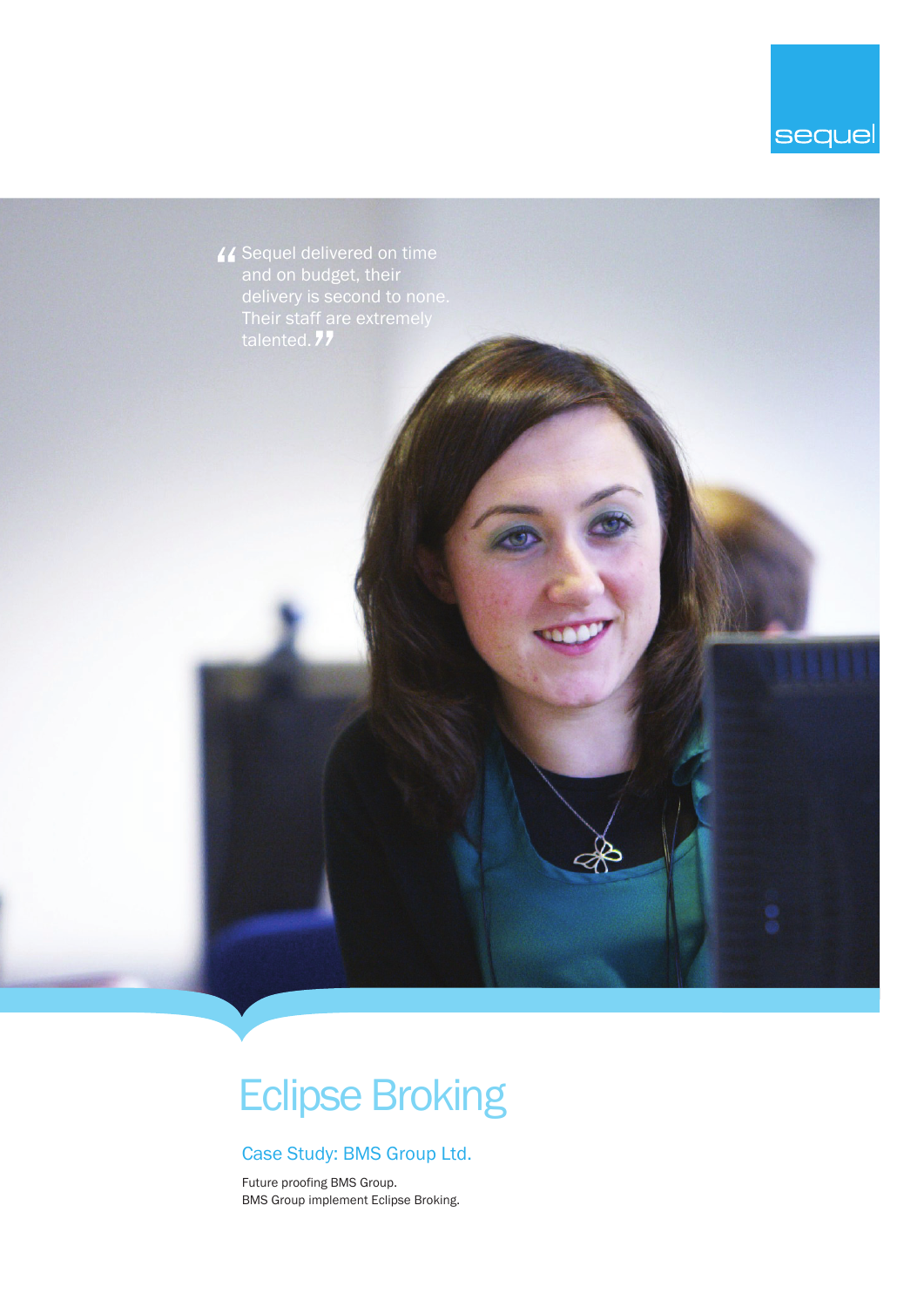

### **Background**

BMS Group (BMS) is a Lloyd's broker that places UK and international (re)insurance business into the London and global insurance markets. Founded in 1980 as an independent specialist US treaty reinsurance broker, BMS services clients from strategic locations that include London, Bermuda, North America and Australia.

With the constantly changing environment in the insurance markets, BMS was challenged to keep its legacy in-house systems up to date with market initiatives and the changing business environment.

BMS was also about to start a transformational journey and chose to use this as an opportunity to source a more flexible system that would not only allow BMS to keep up to date with market initiatives, but also support the expansion of the business into new lines and products with offices across the globe.

Phil Hill, CIO of BMS explains: "BMS needed a functionally rich application, allowing BMS to quickly add new insurance or reinsurance products and deploy them to the people who require them wherever they are located whilst seamlessly maintaining the ability to meet the requirements of the various market initiatives. Eclipse provided this."

## Business Challenge

BMS announced its intention to double the size of its business over 5 years. To support this scale of growth, BMS needed a reliable system which gave the flexibility to add new teams and business units as and when required.

BMS needed a platform which would work across BMS's expanding global offices, supporting their insurance and reinsurance operations as well as binders and MGA business.

Phil Hill discussed: "We have been very public about our ambitions to double the size of our business. We have also opened up a number of international offices and taken on new teams with new lines of business to support this growth."

## **Process**

BMS carried out extensive due diligence with Sequel to make sure Eclipse was the right platform. BMS satisfied themselves that not only was Eclipse the right solution, but Sequel's team were highly skilled, motivated and understood the business requirements. Phil Hill added: "We needed someone who would deliver a solution within the agreed time and for the agreed budget. Sequel has a fantastic reputation for this."

I We are a growing<br>| organisation and<br>| Broking gives us t demands of the market. 77 Broking gives us the flexibility to adapt to the

## **Results**

Once selected, BMS opted for a phased implementation approach to gradually introduce Eclipse to the business. BMS started off implementing Eclipse for the new business units which had recently joined and then rolled out the system to other business units gradually reducing the dependency on the in-house application.

Talking about the implementation, Phil Hill commented: "Sequel is the most modern supplier in the market. They are a proactive business, forward thinking and they have clearly done this before."

BMS have moved on to a modern platform which has given them a single system for their global insurance and reinsurance broking operations. BMS are now able to rapidly deploy new products and teams into the system when needed and have a standardised way of working across the business allowing the capture of structured data which is now at the heart of BMS's operations.

The business is seeing the benefit of the data they now capture through the ease with which they can access their records, and the data presented to them. The information is available at the click of a button.

Phil Hill raised the delivery of Eclipse to BMS, "Sequel delivered on time and on budget, their delivery is second to none. Their staff are extremely talented."

Phil continued to discuss why this is so important to a CIO "… this is of utmost importance because as a CIO, I don't want to have to report back to my board that projects are over running and we need more money. Working with Sequel de-risked this aspect."

BMS is a business with ambition and drive. BMS decided that they wanted to concentrate on growing their business and to do this it was sensible to outsource the development and maintenance of the core business application to a specialist partner. Phil Hill adds: "…they [Sequel] are our partners and the platform is fundamental for our growth - we want to double the business."

Phil Hill sums up by saying: "We are now starting to see the economies of scale offered by Eclipse and the ability of the single system to support our business strategy and growth."